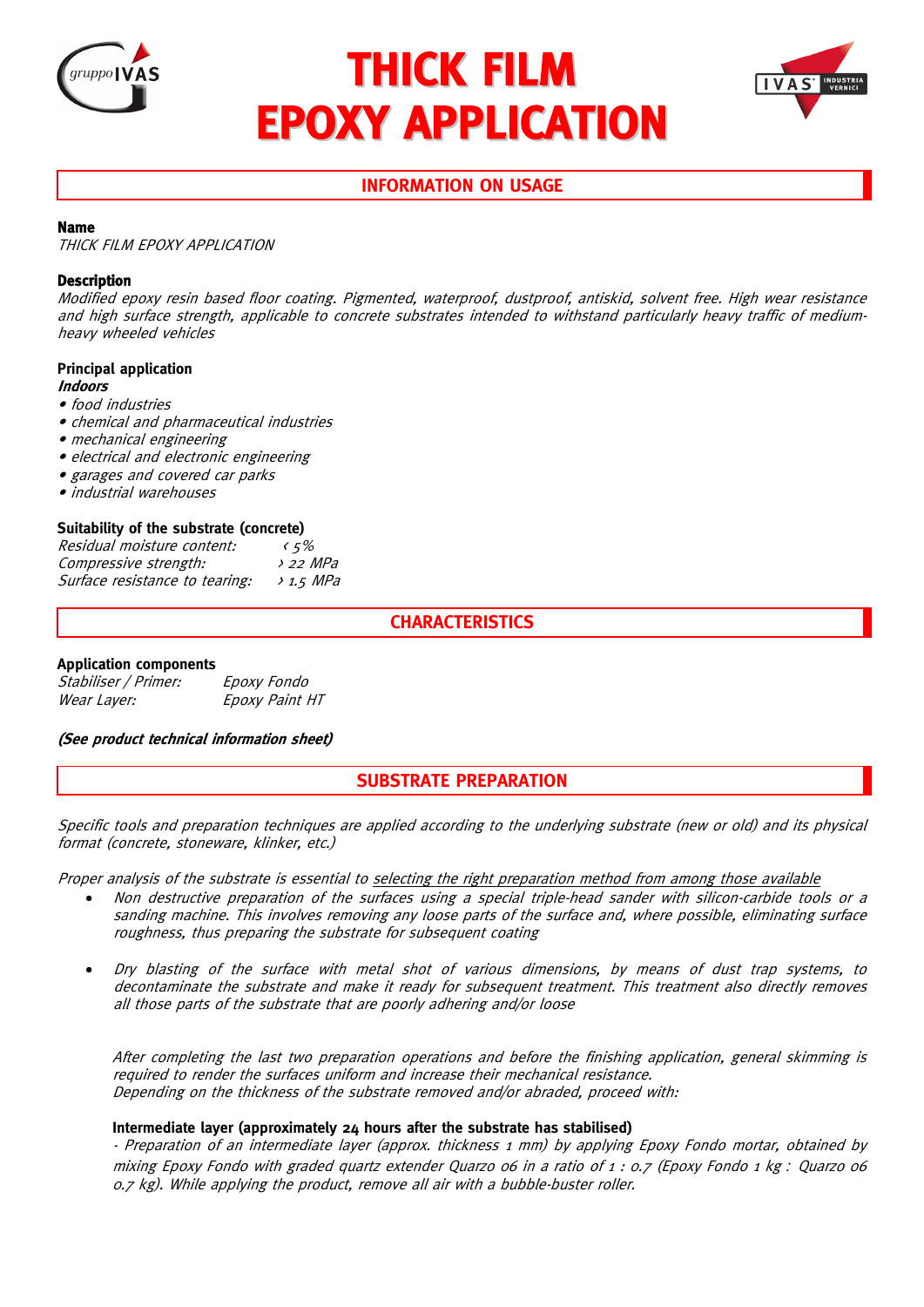#### Recommended use**:** 1.6 - 1.8 kg/m<sup>2</sup> /mm of thickness

- Prepare the intermediate layer (minimum thickness 1 mm; maximum thickness 10 mm), in a single step, by applying the fast-setting, self-levelling mortar Towlevel (TOWER), obtained by mixing 24-25% water at a rate of 6-6.25 l of water for every 25 Kg of Towlevel (TOWER). Once the mortar has been mixed with a slow speed electric mixer, apply it using a metal trowel or blade Recommended use**:** 1.6 kg/m<sup>2</sup> /mm of thickness

#### **(See product technical information sheet)**

# **APPLICATION**

#### **Stabiliser / Primer**

Apply the specific epoxy primer, Epoxy Fondo with a roller; the quantity must be adequate to the function. Recommended use: from 150 to 250  $g/m^2$  depending on the absorption capacity of the substrate on which it is applied

#### **Wear layer (approximately 24 hours after application of the intermediate layer)**

• Finishing application of two-pack formulation, Epoxy Paint HT Recommended use (with one coat): 250-300  $g/m^2$ 

# **EPOXY PAINT HT: PHYSICAL / MECHANICAL PROPERTIES**

# **Specific gravity**

| $1.5 \pm 0.05$ kg/l                    |          |
|----------------------------------------|----------|
| Solids content                         |          |
| $98 + 2\%$                             |          |
| Viscosity at +23° C approx.            |          |
| 2300CP                                 |          |
| <b>Application temperature</b>         |          |
| Between +10°C and +35°C                |          |
| Curing time at $+23^{\circ}$ C approx. |          |
| • Dust dry:                            | 8 hours  |
| • Touch dry:                           | 24 hours |
| · Walkable with caution:               | 48 hours |
| • Full curing time:                    | z days   |

#### **Mechanical properties after 7 days at +23°C approx.**

| • Surface hardness | approx. 70 | Shore D |
|--------------------|------------|---------|
|                    | $-140$     |         |

• Concrete adhesion > 1,5 MPa

# **EPOXY PAINT HT: CHEMICAL RESISTANCE**

| Immersed in:        | MAX %<br><b>Resistant</b>              |
|---------------------|----------------------------------------|
| Hydrochloric acid   | YFS<br>20                              |
| Sulphuric acid      | Moderately<br>20                       |
| Phosphoric acid     | Moderately<br>10                       |
| Acetic acid         | YFS<br>3                               |
| Lactic acid         | Moderately<br>$\overline{\mathcal{E}}$ |
| Sodium hydroxide    | YFS<br>50                              |
| Soda                | <i>SATURATED</i><br>YFS                |
| Magnesium chloride  | YFS<br>SATURATED                       |
| Magnesium phosphate | <b>SATURATED</b><br>YF <sub>S</sub>    |
| Calcium chloride    | YFS<br>SATURATED                       |
| Calcium hydroxide   | SATURATED<br>YFS                       |
| Seawater            | YFS                                    |
| Water               | YFS                                    |
| Ammonia             | YFS<br><i>10</i>                       |